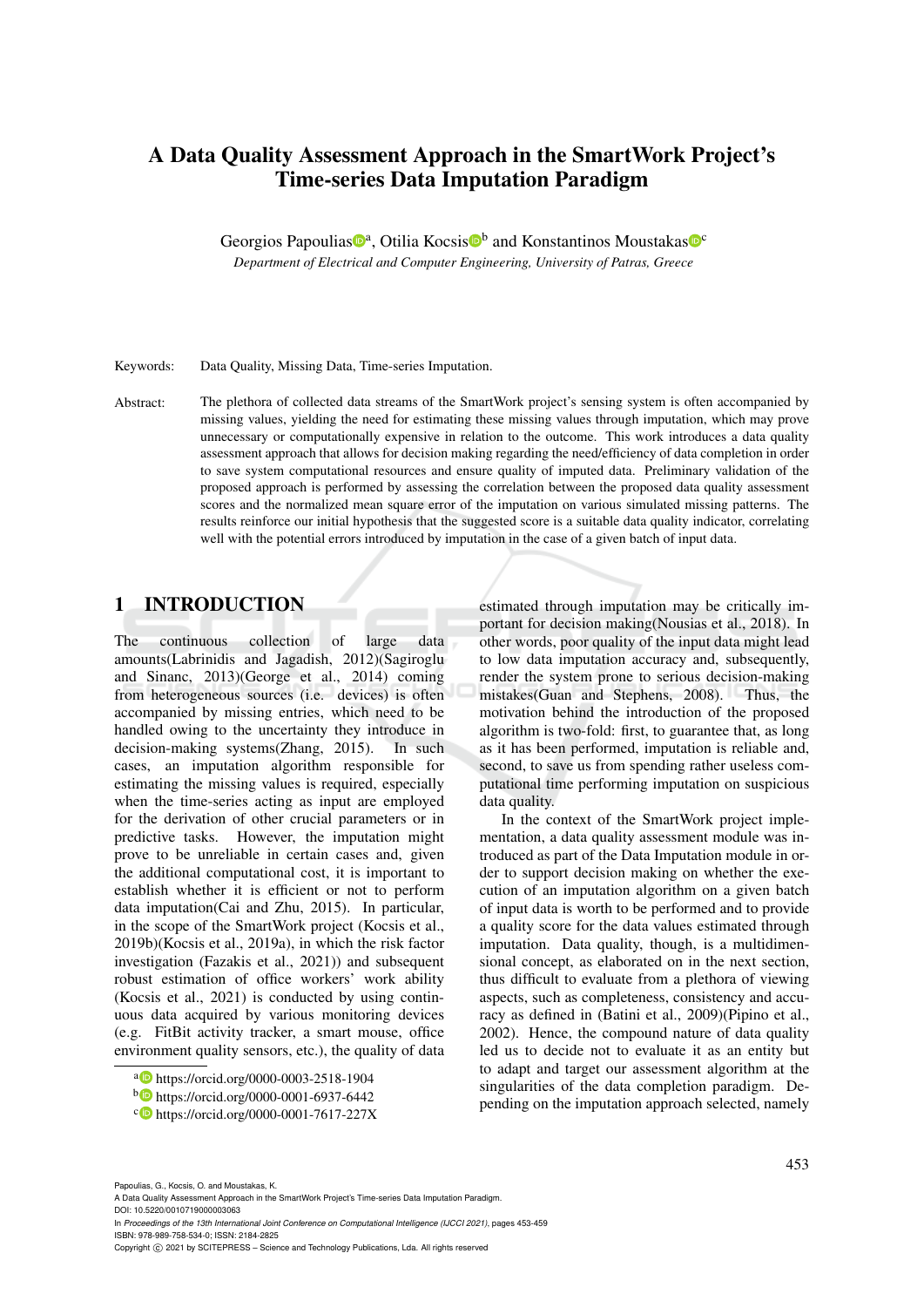a single-channel or a multi-channel imputation algorithm, the suggested algorithm performs data quality assessment either for each data channel individually or for all input channels combined, respectively. Both approaches derive a single quality score for the input data, reflecting their imputability.

# 2 RELATED WORK

Data quality was summarized from ISO 25012 as 'the capability of data to satisfy stated and implied needs when used under specific conditions'(Taleb et al., 2016) and, in simpler words, as '*fitness for use*' in (Cai and Zhu, 2015), whom postulate data quality depends on a plethora of factors, including (at least) the purpose for which the data are being used, the user, the time etc. In different settings, data quality may depend on various factors such as accuracy, timeliness, completeness, relevancy, objectivity, believability, understandability, consistency, conciseness, availability and verifiability. All these quality dimensions, also known as characteristics of the dataset, affecting data quality assessment are directly relevant to the consumer or, otherwise, the purpose of use.

In the Big Data era, measuring data quality has turned into a compound process. A quantitative assessment method, is a formal, objective and systematic process in which numerical data are utilized to obtain information. Therefore, objectivity, generalizability and numbers are features often associated with this type of methods, whose evaluation results are more intuitive and concrete.

The data quality assessment involves measuring the quality dimensions(Pipino et al., 2002) that are relevant to the user and comparing the assessment results with the users' quality requirements. Each quality dimension needs different measurement techniques, which leads to differences in assessment times and costs. After having explicitly defined the data dimensions of interest, a data quality assessment metric is opted for each dimension, or more of them simultaneously. However, the literature does not provide an exhaustive set of easily applicable metrics (Cappiello et al., 2004). Additionally, the algorithms concerned with these metrics' calculation focus exclusively on data values but do not consider the specialized use of data. However, owing to the fact that data quality is an abstract concept (Pipino et al., 2002), thus feasible to assess only in a specific context, it is difficult and unnecessary to examine it from all aspects at the same time. Thus, these metrics are heuristics designed to fit a specific assessment situation. Therefore, when it comes to data quality assessment, it is essential to explicitly define the context of the evaluation.

To this end, metrics are categorized in *Taskdependent metrics*, namely a metric developed in specific application contexts, satisfying constraints imposed by the database architecture as conceptualized in (Taleb et al., 2016) as opposed to *Task-independent metrics*, which reflect states of the data without the contextual knowledge of the application, and can be applied to any dataset.

In the modern era, extra challenges arise from the huge data size and speed of generation such as the reduction of the assessments' computational burden. Thus, evaluation schemes applying sampling strategies on large datasets were introduced (Taleb et al., 2016), while maintaining completeness and accuracy(Zaveri et al., 2016), dimensions considered critical for medical applications as postulated by (Cai and Zhu, 2015). In the data imputation paradigm, we are mostly interested in '*property completeness*', which reflects the measure of the missing values for a specific property. Our hypothesis that the quality issues emerging from the data missingness as conceptualized in (Batini et al., 2009) are mostly related to those two data quality dimensions, namely accuracy and completeness, is clearly confirmed in (Taleb et al., 2016).

To develop an illustrative metric for important data quality dimensions in practice, three principal functional forms can be employed: simple ratio, min or max operators and weighted average as described in (Pipino et al., 2002). Additionally, the type of data to be evaluated equally affects the quality evaluation metrics. The contingent types of data could be Content-based, Context-based and Rating-based. In Content-based metrics, the information itself is used as quality indicators, while in Context-based metrics meta-data is employed for this purpose. Finally, in Rating-based metrics, both the information and the sources of information are exploited (Taleb et al., 2016). In the data completion paradigm, the type of data is purely Content-based.

## 3 PROPOSED APPROACH

We aimed to establish an objective *Task-dependent* data quality metric, the conceptualization of which is based on principles of data imputation, especially when it comes to multi-channel imputation schemes, taking advantage of the correlation observed between timeseries coming from different data channels. The principal data quality indicator taken into consideration for the calculation of the suggested score is completeness ((Zaveri et al., 2016), (Pipino et al., 2002)),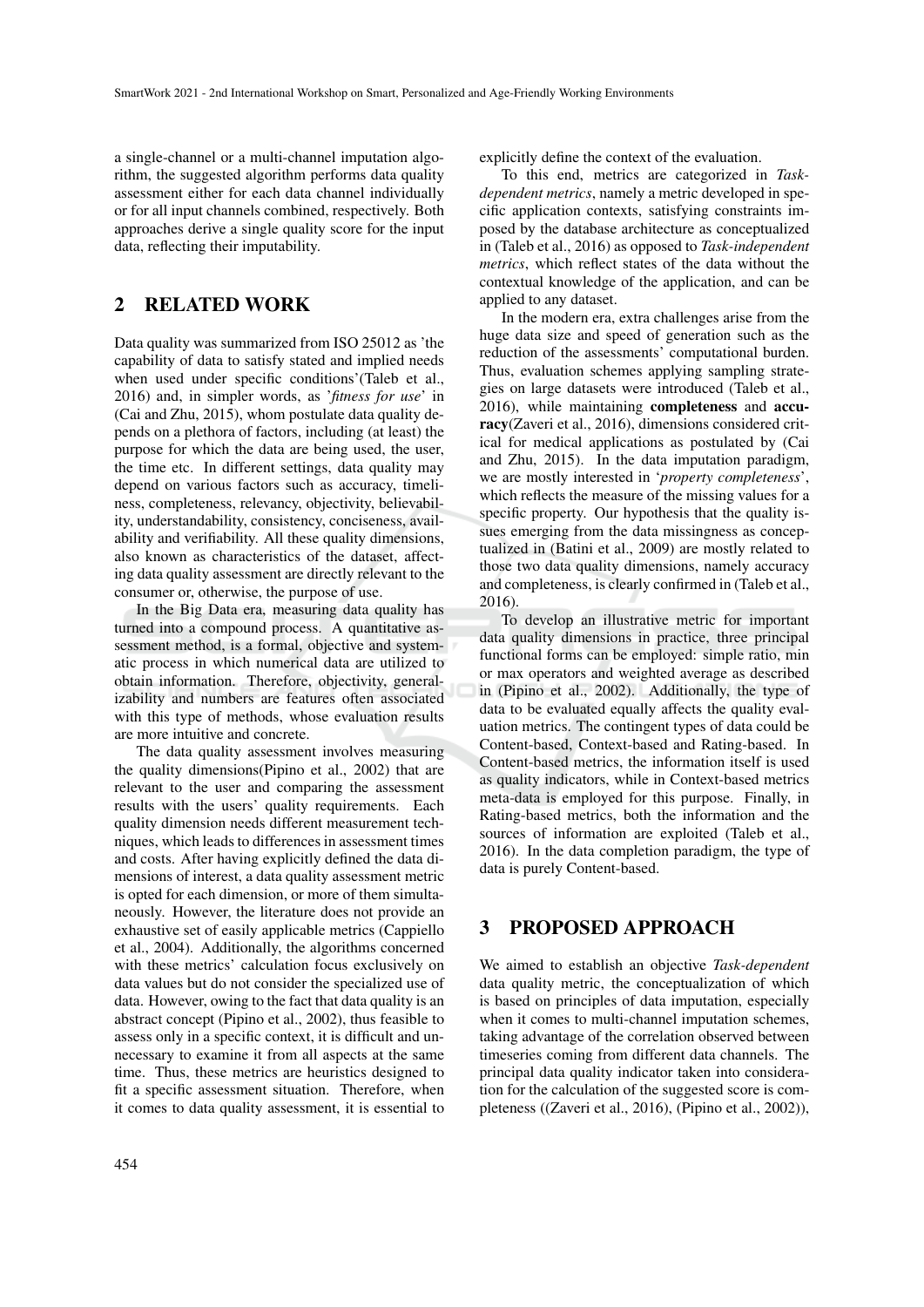expressed primarily by the missingness percentage, in the single channel paradigm, and by additional estimated quantities in the multi-channel paradigm. Owing to the different kind of information available in each of those two individual cases, a different formula for each paradigm is proposed.

Considering the profound dependence of the data quality score on the percentage of missing values detected in a given temporal sequence of data as well as the maximum number of consecutive missing values observed in the time-series, the formulas employed for the data quality score include all terms required to express this dependency.

### 3.1 The Single-channel Imputation Case

For the single-channel imputation case, it is important to provide a definition for the term '*single channel score*'. *Single channel score* refers to an evaluation connected to a single channel imputation approach. To assess whether the imputation process is meaningful for a given set of input data consisted of a number of distinct channels, the imputability of each distinct data channel is evaluated individually and is estimated through the formula:

$$
IS = \frac{1}{missPerc} \times \frac{timeseriesLength}{maxCons}
$$
 (1)

where **missPerc** stands for the number of missing values of the input data compared to the overall length of the timeseries, maxCons stands for the maximum number of consecutive missing values of the timeseries and IS stands for the imputability score. This approach was adopted due to the fact that imputation methods struggle to deal with big blocks of missing data, thus we penalize large blocks of missing data through the data quality score. The greater the missing block of maximum size is, the lower the imputability score is. Additionally, the smaller the percentage of missing data is in the data channel, the higher its imputability score is.

#### 3.2 The Multi-channel Imputation Case

For the multi-channel imputation paradigm, we adopted a slightly different approach owing to the fact that imputation methods of this type are capable of exploiting the correlations observed across different data channels in order to perform the imputation more effectively.  $R_{xx}$  is a zero-diagonal symmetric correlation matrix where  $r_{ij}$  is the correlation between i-th and j-th channel.

$$
R_{xx} = \begin{pmatrix} r_{x_1x_1} & r_{x_1x_2} & \dots & r_{x_1x_N} \\ r_{x_2x_1} & \ddots & & \vdots \\ \vdots & & \ddots & \vdots \\ r_{x_Nx_1} & \dots & & r_{x_Nx_N} \end{pmatrix}
$$
 (2)

Let  $(X_r, \leq)$  be the ordered set  $X_r = \{x | x \in R_{xx}\}\)$  containing the elements or  $R_{xx}$ . Then  $X_{ri}(n)$  is the correlation of channel *i* with the highest correlated of the rest of the channels and *Xri*(*n*−1) correlation of channel *i* with the second highest correlated of the rest of the channels.

Hence, the formula employed to assess the expected quality of the results a multiple-channel imputation method yields is the one that follows

$$
IS = \sum_{i=1}^{c} \left( \frac{1}{m_i} + 200 \cdot X_{ri}(n) \times \frac{N_{1i}}{N_{Toti}} + 100 \cdot X_{ri}(n-1) \times \frac{N_{2i}}{N_{Toti}} \right)
$$
(3)

where  $c$  is the number of channels,  $m_i$  is the percentage of missing values,  $N_{1i}$  is the number of missing values of the reference channel *i* corresponding to legit values in the channel with which it is the most correlated among the other channels and  $N_{2i}$  is the second highest number of missing values of the reference channel *i* corresponding to legit values in the channel with which it is the most correlated among the other channels.  $N_{Toti}$  stands for the overall number of missing values recorded in channel *i*.

In this way, apart from the missingness percentage of each channel, we exploit the knowledge provided by the inter-correlations between data channels as it is certain that a channel with a given number of missing values will be more efficiently imputed in a multichannel imputation setting when the highest correlated channel's values corresponding to the missing values of the reference channel are not missing. Using the same line of reasoning, we also included in the calculation of the score a respective term for the second highest correlated channel, only with a reduced value for the weighting term since it is only rational that the highest correlated channel of each reference channel outweighs the second one.

## 4 EXPERIMENTAL EVALUATION

Regardless of the selected imputation approach (i.e. single or multi-channel imputation) and the corresponding type of quality assessment, namely all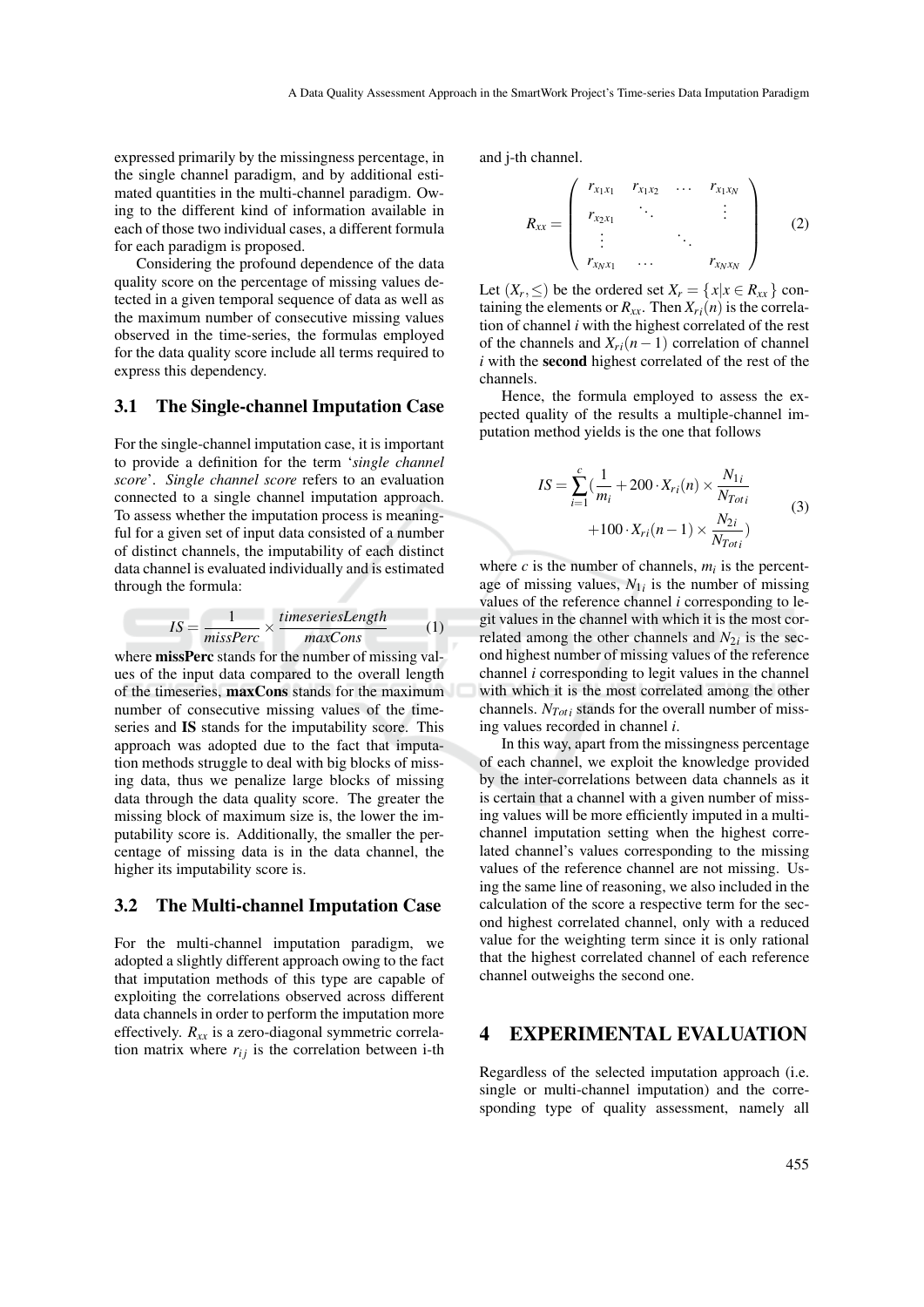data channels altogether or each channel individually, a score threshold is set in order to support decision making to avoid meaningless data completion. Hence, the imputation is permitted on the condition that the input data quality has been evaluated with a score exceeding the pre-defined score threshold by the Data Quality Assessment module. The threshold value was set to 5.0 in logarithmic scale through trial and error.

Taking into account that the input data quality is expected to have a conspicuous impact on imputation accuracy, the normalized mean squared error the imputation process yields ought to be inversely proportional to the data quality score of the input data. Thus, in order to validate the proposed data quality assessment score, a series of experiments were conducted, aiming at confirming this hypothesis.

#### 4.1 Experimental Setup

The three types of data missingness patterns analyzed in our experiments are: Missing Completely at Random (MCAR), Missing Blocks, as well as a Mixed type of missingness combining both of the former types. To clarify, the Mixed pattern of missingness is practically a combination of the two former patterns of missingness, which are explicitly defined.

MCAR is the most common type observed in a timeseries and the easiest kind to perform imputation on since very few instances of a large number of consecutive missing values are observed in this setting, compared to Missing Blocks and Mixed missingness where entire blocks of consecutive missing values raise the degree of difficulty in the context of data completion as elaborated in (Nousias et al., 2019). Additionally, in the SmartWork project's scope, MCAR missingness is more prevalent compared to the other two missingness types due to the nature of the sensing devices. These two types, though, are also employed in our experiments in order to confirm that our score displays lower values in the latter types while the missingness percentage remains the same. Missing Blocks and Mixed missingness types in a given timeseries are highly likely to yield a considerably larger maximum in terms of consecutive missing entries, thus resulting in lower score values. In order to accomplish this goal, actual heart rate data recorded over a timespan of 5 consecutive days by 1 user were employed. This timeseries normally contained missing data entries, forcing us to detect the longest complete timeseries in the total data to experiment on as the NRMSE (Normalized Root Mean Square Error) the imputation introduces could not be quantified for a timeseries containing missing entries.



Figure 1: Data Quality Score WRT NRMSE – MCAR Paradigm.

Thus, taking a complete timeseries as ground truth, a large number of timeseries characterized of the missingness patterns mentioned above with a missingness percentage ranging from 5% to 40% were artificially generated. In further detail, 10 permutations were generated for each missing percentage, and considering the number of distinct missingness percentages was 8, there were 80 permutations for each pattern of missingness, namely MCAR, Missing Blocks and Mixed patterns. In total, 240 permutations of a timeseries each consisting of 1476 heart rate samples were generated. The results these experiments yielded are displayed and analysed in the following section.

#### 4.2 Results

#### 4.2.1 Imputation Quality for MCAR **Missingness**

Figure 1 shows the the data quality assessment score variation in relation to the NRMSE calculated for each imputed artificially generated permutation. It is important to point out that the score has been translated into a logarithmic scale so as to be more visually perceivable.

As expected, the score is inversely proportional to the NRMSE, and the relationship between the two quantities is nearly linear. Each data point corresponds to a different permutation of the original heart rate timeseries. Permutations characterized of the same missingness percentage have been colored similarly in order to additionally highlight the importance of the missingness percentage of the unimputed timeseries in terms of the expected quality of the imputation.

The decrease of the quality score from a missingness percentage to the next one is much steeper in low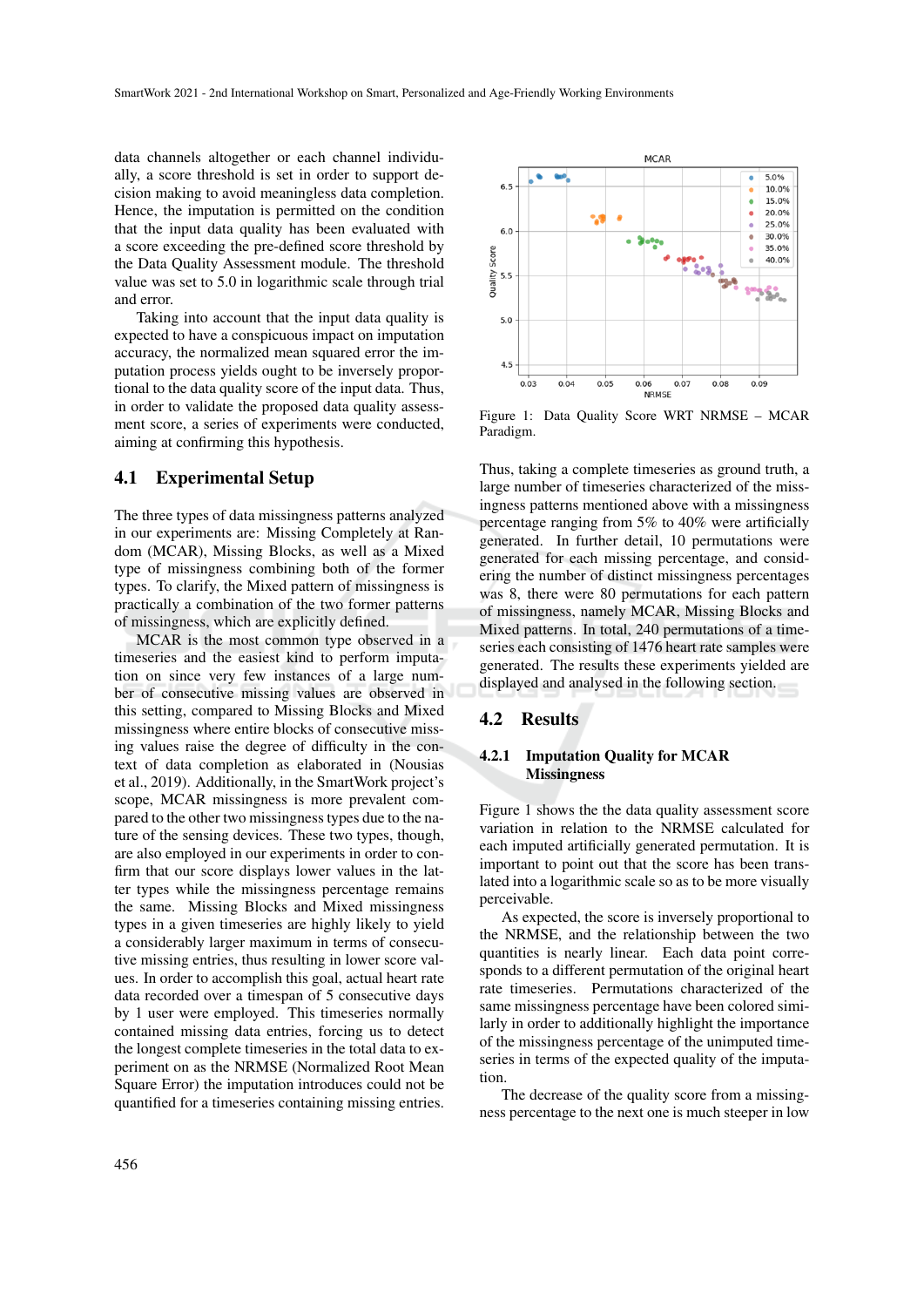

Figure 2: Data Quality Score WRT NRMSE – Missing Blocks Paradigm.

missingness percentages and becomes almost negligible in the highest ones. Moreover, the permutations characterized of the same missing percentage cover a wider range in the y-axis which becomes apparent from the fact that almost no data points corresponding to a permutation of the same missingness percentage coincide.

#### 4.2.2 Imputation Quality for Missing Blocks **Missingness**

In Figure 2 below, the behaviour of the data quality assessment score with respect to the values of NRMSE after the imputation of the original timeseries we generated is plotted, in the same manner we demonstrated our results for the MCAR pattern of missingness for the sake of comparability.

In this paradigm, results change to a noticeable extent due to the fact that imputation is highly toughened when missing blocks are included into the mix which becomes apparent by the lower values of the quality score in these permutations. The decrease is considerable when taking into account the data quality score scale is logarithmic. What is more, the NRMSE displays slightly higher values compared to the MCAR paradigm. It is clear that the relationship between the exhibited quantities has started to diverge from being linear while still seeming to be inversely proportional, which is only anticipated.

What is noticeable concerns the overlap in the yaxis between data point groups corresponding to different values of missingness percentage. However, it could be interpreted by the effect of the extensive missing blocks in the imputation process. This hypothesis is confirmed by the fact this effect is even more prevalent when the missingness percentage exceeds the value of 20%. The relationship between the



Figure 3: Data Quality Score WRT NRMSE – Mixed Paradigm.

quantities is close to linear, but the variance of the score values for data points corresponding to the same missingness percentage is considerably higher. This observation leads us to the conclusion that the suggested score is less representative -in terms of data quality- when large missing blocks are contained in the timeseries compared to the MCAR paradigm.

#### 4.2.3 Imputation Quality for Mixed Missingness Patterns

In Figure 3, the relationship between the data quality assessment score and the NRMSE recorded after the imputation has been performed is demonstrated, for permutations of the actual timeseries created using the Mixed pattern of missingness. This graph displays trends similar to those observed in the respective graph of the Missing Blocks missingness paradigm. The score values are higher than those in the Missing Blocks case while the NRMSE error is also higher – and expectedly lower compared to those observed in the MCAR paradigm. It is observed that the variance observed in the groups of data points corresponding to the same missingness percentage decreases to a considerable extent as the missingness percentage decreases. Lastly, it is important to notice the overlaps of data points in the *y*-axis corresponding to different missingness percentages' permutations, also described in the Missing Blocks paradigm's section. In spite of the fact these overlaps still exist, they are limited compared to the Missing Blocks case, especially for permuations with lower missingness percentage, not only in the sense that they are not that numerous but also less intense than those observed in the Missing Blocks' pattern. By the term 'less intense', it is implied that there are no data points corresponding to higher missingness percentage displaying sig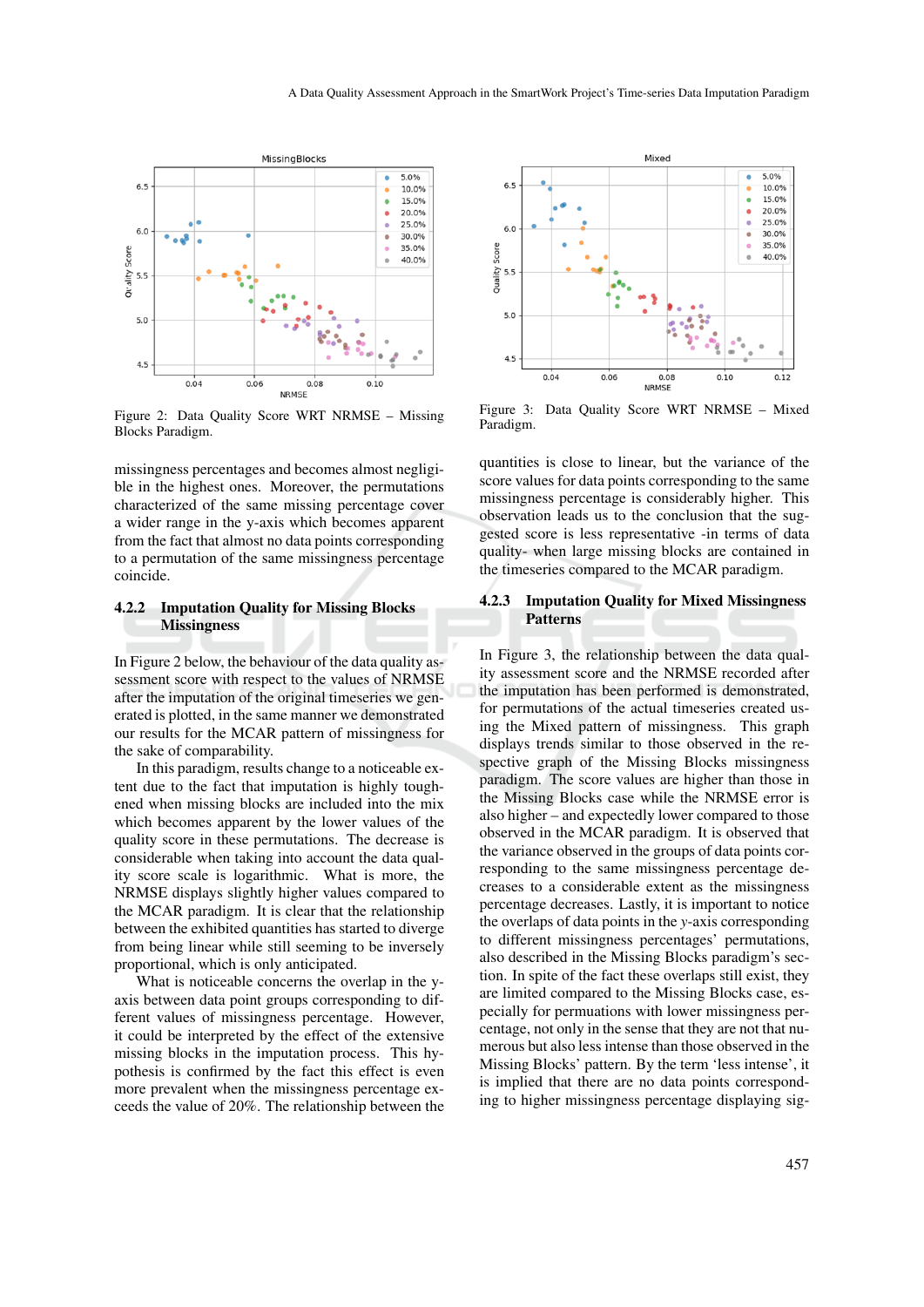nificantly higher data quality assessment score values than data points corresponding to lower missingness percentage.

# 5 CONCLUSIONS - FUTURE WORK

The work presented in this paper introduces a data quality assessment approach that allows for decision making regarding the need/efficiency of data completion in order to save system computational resources and ensure quality of imputed data. To the best of our knowledge, this is the first method deriving a predictive quantitative metric for data quality in the data imputation paradigm, providing a yes or no answer for the question: Would data completion about to performed in a given batch of data is meaningful and reliable? The dearth of similar known works approaching the data quality assessment in data imputation settings in the same way deprives us of the potential to perform extensive comparative evaluation.

Further experiments backing the validity of the suggested score, while optimizing the score's hyperparameters, in a variety of data missingness settings will be addressed in our future work. Additionally, we aim at expanding our validation experiments in the multi-channel imputation setting, expecting for even clearer evidence for our method's utility and understability. Moreover, we perform cross-validation to demonstrate the proposed metric is insusceptible to the selection of different data completion techniques. Finally, although data quality has been assessed in other setups, its application in the context of data imputation optimization has not been studied, thus not being possible for us to perform more extensive comparative evaluation of the proposed approach.

The presented results seem to confirm the validity of the newly introduced data quality assessment score since, as the data quality score assigned to a given batch of input data is inversely proportional to the value of the NRMSE yielded by the imputation performed on that particular batch. Therefore, the exported results reinforce our initial hypothesis that the suggested score is a suitable indicator regarding the imputability of a given batch of data, allowing to assess the potential outcome (e.g. errors introduced) of the imputation processes, thus, saving us from unnecessary computational cost.

## ACKNOWLEDGEMENTS

This work has been partially supported by the Smart-Work project (GA 826343), EU H2020, SC1-DTH-03-2018 - Adaptive smart working and living environments supporting active and healthy ageing.

## **REFERENCES**

- Batini, C., Cappiello, C., Francalanci, C., and Maurino, A. (2009). Methodologies for data quality assessment and improvement. *ACM computing surveys (CSUR)*,  $41(3):1-52.$
- Cai, L. and Zhu, Y. (2015). The challenges of data quality and data quality assessment in the big data era. *Data science journal*, 14.
- Cappiello, C., Francalanci, C., and Pernici, B. (2004). Data quality assessment from the user's perspective. In *Proceedings of the 2004 international workshop on Information quality in information systems*, pages 68–73.
- Fazakis, Nikos & Kocsis, Otilia & Dritsas, Elias & Alexiou, Sotiris & Fakotakis, Nikos & Moustakas, Konstantinos. (2021). Machine Learning Tools for Long-Term Type 2 Diabetes Risk Prediction. IEEE Access. PP. 1- 1. 10.1109/ACCESS.2021.3098691.
- George, G., Haas, M. R., and Pentland, A. (2014). Big data and management.
- Guan, Y. and Stephens, M. (2008). Practical issues in imputation-based association mapping. *PLoS genetics*, 4(12):e1000279.
- Kocsis, O., Moustakas, K., Fakotakis, N., Hermens, H. J., Cabrita, M., Ziemke, T., and Kovordanyi, R. (2019a). Conceptual architecture of a multi-dimensional modeling framework for older office workers. In *Proceedings of the 12th ACM International Conference on PErvasive Technologies Related to Assistive Environments*, PETRA '19, page 448–452, New York, NY, USA. Association for Computing Machinery.
- Kocsis, O., Moustakas, K., Fakotakis, N., Vassiliou, C., Toska, A., Vanderheiden, G. C., Stergiou, A., Amaxilatis, D., Pardal, A., Quintas, J. a., Hermens, H. J., Cabrita, M., Dantas, C., Hansen, S., Ziemke, T., Tageo, V., and Dougan, P. (2019b). Smartwork: Designing a smart age-friendly living and working environment for office workers. In *Proceedings of the 12th ACM International Conference on PErvasive Technologies Related to Assistive Environments*, PETRA '19, page 435–441, New York, NY, USA. Association for Computing Machinery.
- Kocsis, O., Papoulias, G., Fakotakis, N., and Moustakas, K. (2021). An approach to determine short- and longterm work ability in smart work system. In Russo, D., Ahram, T., Karwowski, W., Di Bucchianico, G., and Taiar, R., editors, *Intelligent Human Systems Integration 2021*, pages 388–394, Cham. Springer International Publishing.